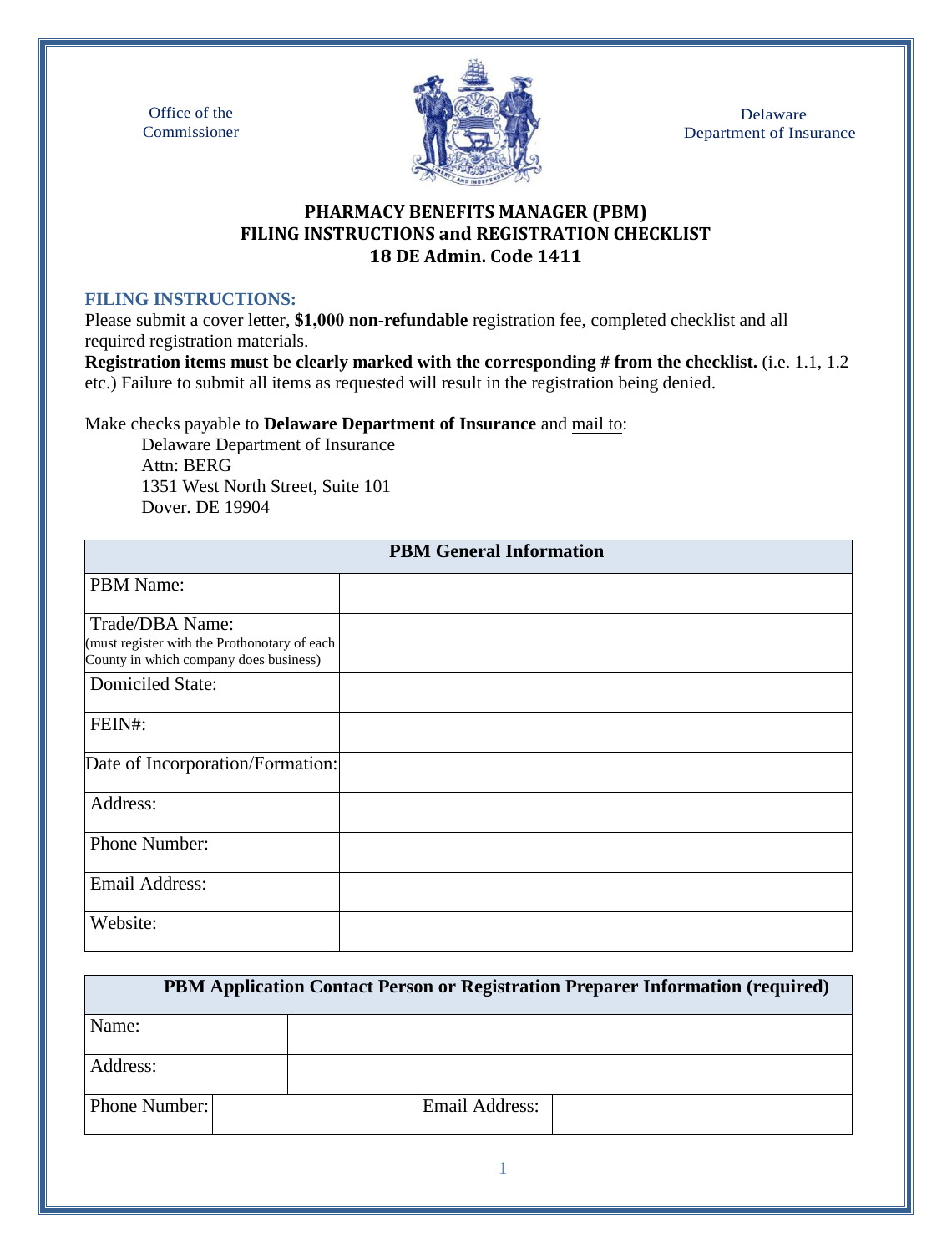# **CHECKLIST:**

|                          | <b>REQUIRED ITEMS</b>                                                                                                                            |  |  |  |
|--------------------------|--------------------------------------------------------------------------------------------------------------------------------------------------|--|--|--|
| 1. Applicant Information |                                                                                                                                                  |  |  |  |
|                          | 1.1. Name, address, telephone and email address                                                                                                  |  |  |  |
|                          | 1.2. Agent for Service of Process - UCAA Form 12                                                                                                 |  |  |  |
|                          | 1.3. Name and address of each person beneficially interested in the applicant's                                                                  |  |  |  |
|                          | business (e.g. ownership of 10% or more)                                                                                                         |  |  |  |
|                          | 1.4. Name and address of each office and director                                                                                                |  |  |  |
|                          | 1.5. Registration fee \$1,000 pursuant to $18$ <i>Del. C.</i> 3353A (c)(2)                                                                       |  |  |  |
| 2.                       | <b>Organization and Background Information</b>                                                                                                   |  |  |  |
|                          | 2.1. All basic organizational documents of the applicant, including any of following                                                             |  |  |  |
|                          | that are applicable to the applicant's organization:                                                                                             |  |  |  |
|                          | Articles of Incorporation and all amendments                                                                                                     |  |  |  |
|                          | Articles of Association and all amendments                                                                                                       |  |  |  |
|                          | Partnership Agreement and all amendments                                                                                                         |  |  |  |
|                          | Trade Name Certificate and all amendments                                                                                                        |  |  |  |
|                          | Trust Agreement and all amendments                                                                                                               |  |  |  |
|                          | Shareholder Agreement and all amendments                                                                                                         |  |  |  |
|                          | Other applicable documents and all amendments                                                                                                    |  |  |  |
|                          | 2.2. The bylaws, rules, regulations or similar documents regulating the internal affairs                                                         |  |  |  |
|                          | of the applicant                                                                                                                                 |  |  |  |
|                          | 2.3. Biological affidavit (UCAA Form 11) of each individual responsible for the                                                                  |  |  |  |
|                          | conduct of affairs of the applicant, including;                                                                                                  |  |  |  |
|                          | All members of the board of trustees, executive committee or other<br>2.3.1.                                                                     |  |  |  |
|                          | governing board or committee;<br>2.3.2.                                                                                                          |  |  |  |
|                          | The principal officers in the case of a corporation or the partners or<br>members in the case of a partnership, association or limited liability |  |  |  |
|                          | company;                                                                                                                                         |  |  |  |
|                          | 2.3.3. Any shareholders or members holding directly or indirectly ten percent                                                                    |  |  |  |
|                          | (10%) or more of the voting stock, voting securities or voting interest of the                                                                   |  |  |  |
|                          | applicant; and                                                                                                                                   |  |  |  |
|                          | Any other person who exercises control or influence over the affairs of the<br>2.3.4.                                                            |  |  |  |
|                          | applicant.                                                                                                                                       |  |  |  |
|                          | 3. Business Plan Information - Statement describing business plan to include:                                                                    |  |  |  |
|                          | 3.1. Staffing levels and activities proposed in Delaware and nationwide; and                                                                     |  |  |  |
|                          | 3.2. Details concerning the applicant's capability for providing a sufficient number of                                                          |  |  |  |
|                          | experienced and qualified personnel in the areas of claims processing and record                                                                 |  |  |  |
|                          | keeping; and                                                                                                                                     |  |  |  |
|                          | 3.3. A list of all insurers for whom applicant provides pharmacy benefits management                                                             |  |  |  |
|                          | services in this State.                                                                                                                          |  |  |  |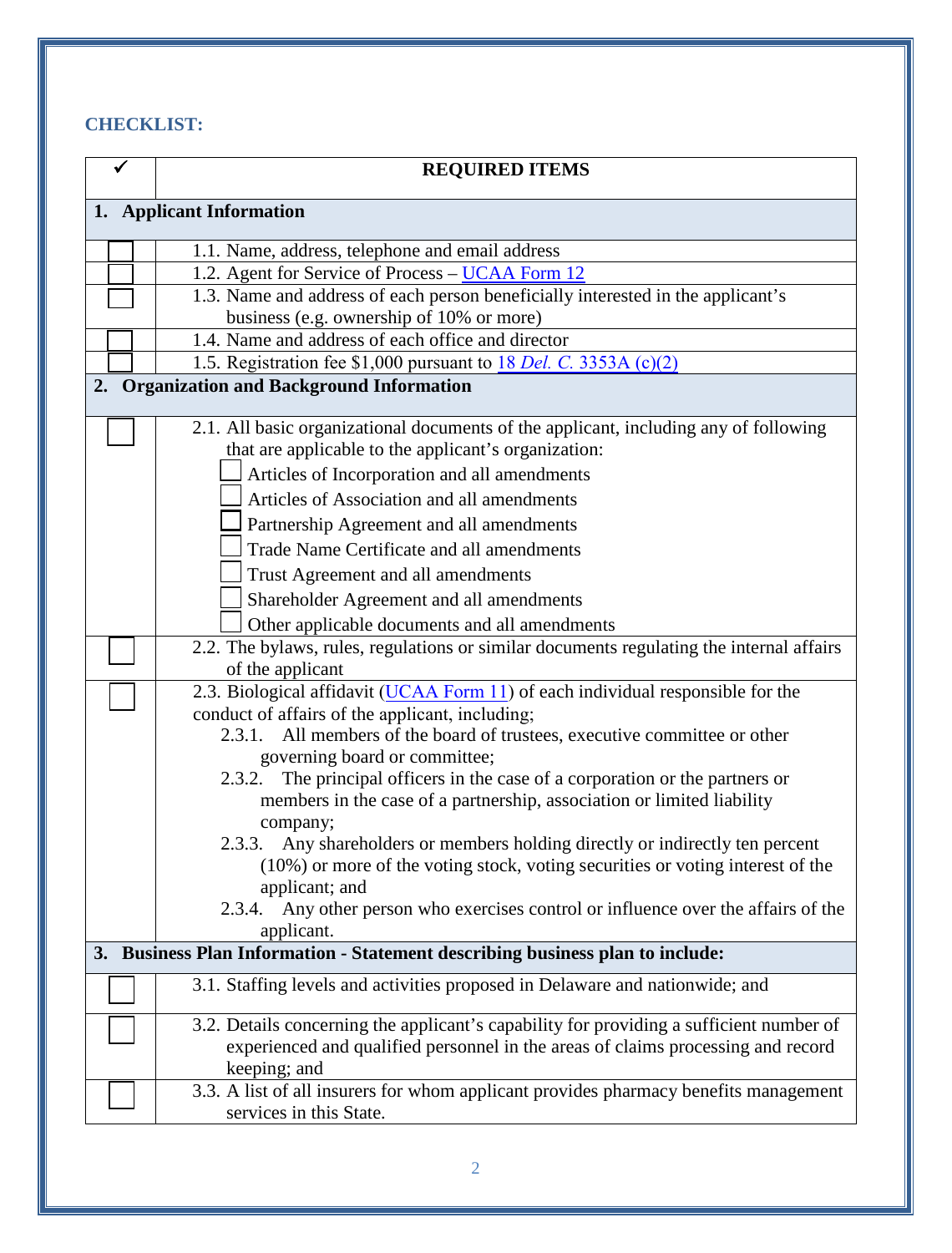|          | 4. Information on the applicant's compliance with 18 Del.C. Ch. 33A requirements, to                                                                                                                                                                                                                                                                                                                                                                                                                                                                                                                                                                                                                                                       |  |  |  |
|----------|--------------------------------------------------------------------------------------------------------------------------------------------------------------------------------------------------------------------------------------------------------------------------------------------------------------------------------------------------------------------------------------------------------------------------------------------------------------------------------------------------------------------------------------------------------------------------------------------------------------------------------------------------------------------------------------------------------------------------------------------|--|--|--|
| include: | 4.1. A copy of the PBM's standard, generic contract template, provider manual or<br>other appropriate items incorporated by reference that the PBM uses for contracts<br>entered into by the PBM with pharmacists, pharmacies or pharmacy service                                                                                                                                                                                                                                                                                                                                                                                                                                                                                          |  |  |  |
|          | administration organizations in this State in administration of pharmacy benefits<br>for insurers.<br>Initial here _____ to certify that the PBM's contract provisions with their contracted                                                                                                                                                                                                                                                                                                                                                                                                                                                                                                                                               |  |  |  |
|          | pharmacies comply with Chapter 33A.                                                                                                                                                                                                                                                                                                                                                                                                                                                                                                                                                                                                                                                                                                        |  |  |  |
|          | 4.2. A copy of the PBM's written policies and procedures which demonstrate the<br>applicant has compliant processes established to adhere to the following:<br>4.2.1. Appeals and dispute resolution process as required by 18 Del.C. § 3324A;<br>4.2.2. The requirements for maximum allowable cost pricing set forth in $\frac{18}{2}$<br>Del.C. § 3323A;                                                                                                                                                                                                                                                                                                                                                                                |  |  |  |
|          | $\Box$ Yes $\Box$ No – Does your company engage in MAC pricing?                                                                                                                                                                                                                                                                                                                                                                                                                                                                                                                                                                                                                                                                            |  |  |  |
|          | If you answered yes, please initial here ______ to certify your<br>company's understanding of, and compliance with, the requirements                                                                                                                                                                                                                                                                                                                                                                                                                                                                                                                                                                                                       |  |  |  |
|          | of Section 3323A.                                                                                                                                                                                                                                                                                                                                                                                                                                                                                                                                                                                                                                                                                                                          |  |  |  |
|          | 4.2.3. Audit Integrity Program set forth in 18 Del. C. §§ 3301A-3310A.                                                                                                                                                                                                                                                                                                                                                                                                                                                                                                                                                                                                                                                                     |  |  |  |
|          | Initial here ____ to certify that the PBM has procedures in place to comply<br>with the Audit Integrity Program and the appeals process.                                                                                                                                                                                                                                                                                                                                                                                                                                                                                                                                                                                                   |  |  |  |
|          |                                                                                                                                                                                                                                                                                                                                                                                                                                                                                                                                                                                                                                                                                                                                            |  |  |  |
|          | 4.3. Such other pertinent information as may be required by the Commissioner. Note:                                                                                                                                                                                                                                                                                                                                                                                                                                                                                                                                                                                                                                                        |  |  |  |
|          | The applicant will be contacted directly if additional information is required.                                                                                                                                                                                                                                                                                                                                                                                                                                                                                                                                                                                                                                                            |  |  |  |
|          | 5. Responses to additional questions pursuant to 18 DE Admin Code 1411-5.3.1 and 6.1.1.3                                                                                                                                                                                                                                                                                                                                                                                                                                                                                                                                                                                                                                                   |  |  |  |
|          | Please read the following very carefully and answer each question. All written statements submitted<br>by the Applicant must include an original signature.                                                                                                                                                                                                                                                                                                                                                                                                                                                                                                                                                                                |  |  |  |
|          | 5.1 Has the PBM or any owner, partner, officer or director of the PBM, or manager or                                                                                                                                                                                                                                                                                                                                                                                                                                                                                                                                                                                                                                                       |  |  |  |
|          | member of a limited liability company, ever been named or involved as a party in an<br>administrative proceeding, including a FINRA sanction or arbitration proceeding<br>regarding any professional or occupational license, or registration?                                                                                                                                                                                                                                                                                                                                                                                                                                                                                             |  |  |  |
|          | $Yes$ No                                                                                                                                                                                                                                                                                                                                                                                                                                                                                                                                                                                                                                                                                                                                   |  |  |  |
|          | "Involved" means having a license censured, suspended, revoked, canceled,<br>terminated; or, being assessed a fine, a cease and desist order, a prohibition order,<br>a compliance order, placed on probation, sanctioned or surrendering a license to<br>resolve an administrative action. "Involved" also means being named as a party to<br>an administrative or arbitration proceeding, which is related to a professional or<br>occupational license or registration. "Involved" also means having a license<br>application denied or the act of withdrawing an application to avoid a denial. You<br>may EXCLUDE terminations due solely to noncompliance with continuing<br>education requirements or failure to pay a renewal fee. |  |  |  |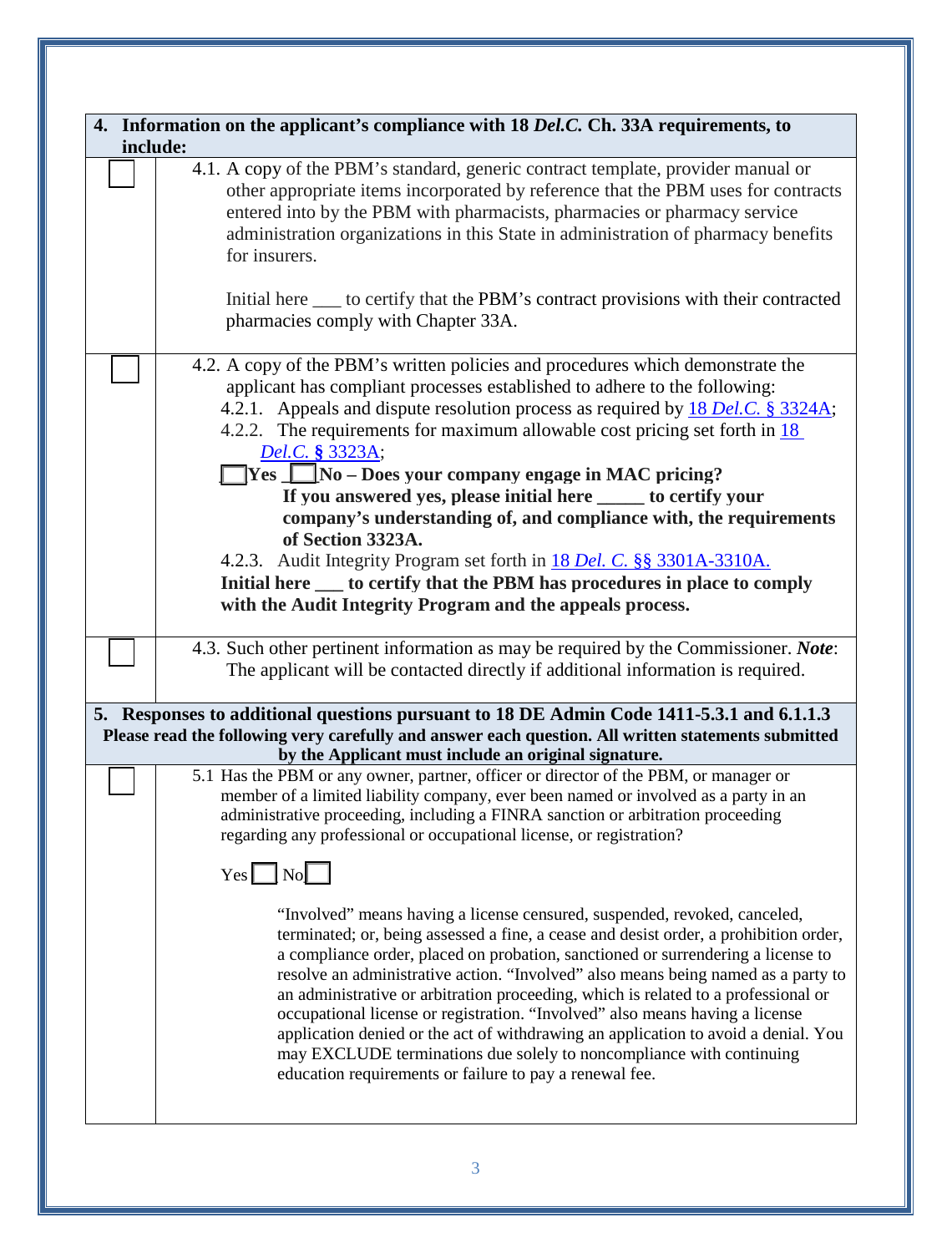|                                                   | If you answer yes to any of these questions, you must attach to this application:          |  |  |  |
|---------------------------------------------------|--------------------------------------------------------------------------------------------|--|--|--|
|                                                   | a.) a written statement identifying all parties involved (including their percentage       |  |  |  |
|                                                   | of ownership, if any) and explaining the circumstances of each incident,                   |  |  |  |
|                                                   |                                                                                            |  |  |  |
|                                                   | b) a copy of the charging document,                                                        |  |  |  |
|                                                   | c) a copy of the official document which demonstrates the resolution of the                |  |  |  |
|                                                   | charges or any final judgment.                                                             |  |  |  |
|                                                   |                                                                                            |  |  |  |
|                                                   | 5.2 Is the PBM or any owner, partner, officer or director of the PBM, or member or manager |  |  |  |
|                                                   | of a limited liability company, a party to, or ever been found liable in any lawsuit or    |  |  |  |
|                                                   | arbitration proceeding involving allegations of fraud, misappropriation or conversion of   |  |  |  |
|                                                   | funds, misrepresentation or breach of fiduciary duty?                                      |  |  |  |
|                                                   |                                                                                            |  |  |  |
|                                                   |                                                                                            |  |  |  |
|                                                   | Yes                                                                                        |  |  |  |
|                                                   |                                                                                            |  |  |  |
|                                                   | If you answer yes, you must attach to this application:                                    |  |  |  |
|                                                   | a) a written statement summarizing the details of each incident,                           |  |  |  |
|                                                   | b) a copy of the Petition, Complaint or other document that commenced the                  |  |  |  |
|                                                   | lawsuit arbitrations, or mediation proceedings and                                         |  |  |  |
|                                                   |                                                                                            |  |  |  |
|                                                   | c) a copy of the official documents which demonstrates the resolution of the               |  |  |  |
|                                                   | charges or any final judgment.                                                             |  |  |  |
|                                                   |                                                                                            |  |  |  |
| 6. Attestation and Notarization – refer to page 5 |                                                                                            |  |  |  |
|                                                   |                                                                                            |  |  |  |

## **NOTE**:

A PBM who is registered or who is applying for registration as a PBM shall, **within 15 business days,** notify the Commissioner of any material change in its ownership, control, or other fact or circumstance affecting its qualification for a registration certificate in this state.

Additionally, a pharmacy benefits manager who is applying for registration or who is registered as a PBM shall make available for inspection by the Commissioner copies of each permit issued to each nonresident pharmacy [under 24](https://delcode.delaware.gov/title24/c025/sc04/index.shtml#2535) *Del. C.* §2535 that the pharmacy benefits manager uses to ship, mail, or deliver prescription drugs or devices in this state.

Questions may be directed to doipbm[@delaware.gov](mailto:doipbm@delaware.gov).